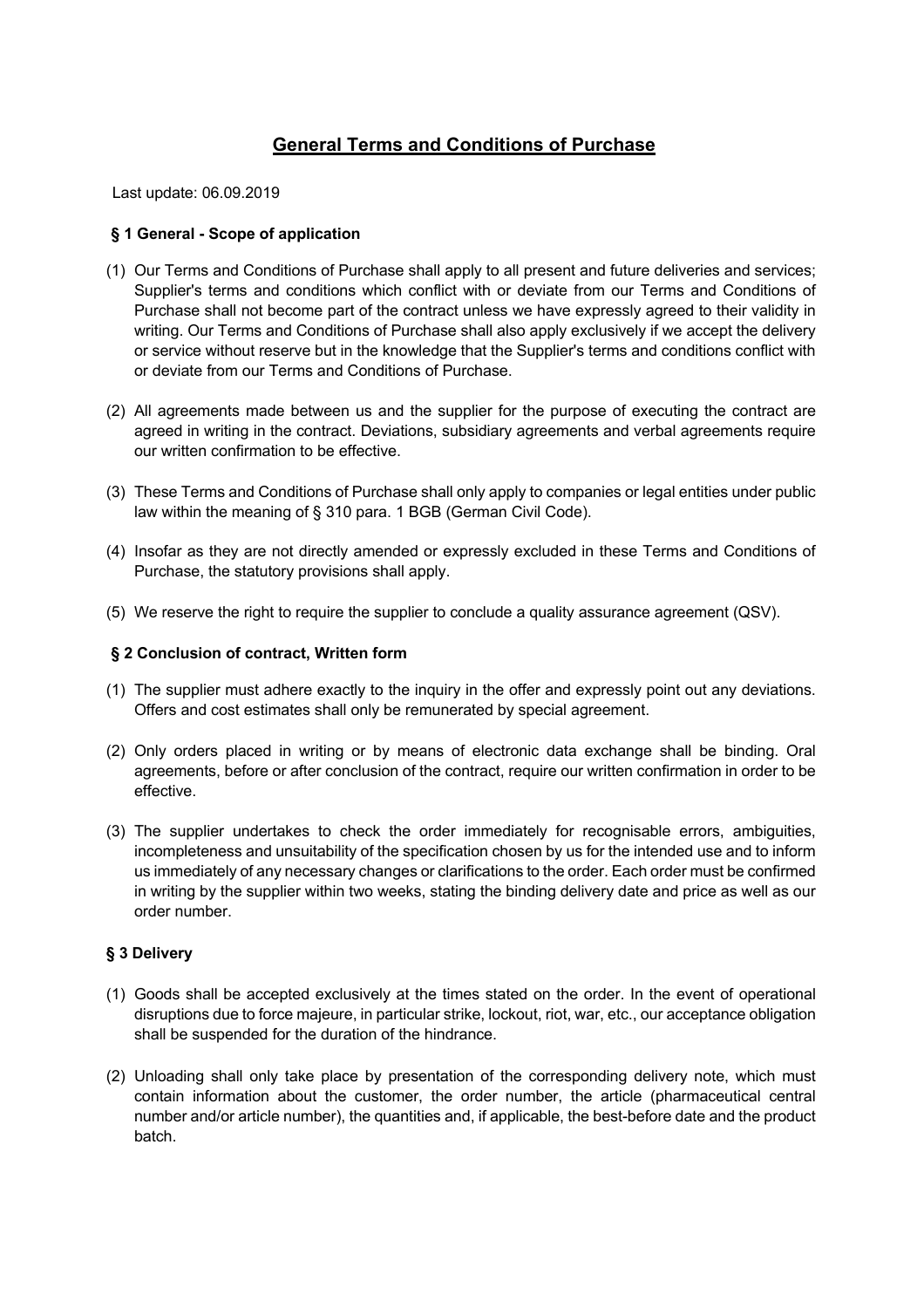- (3) Full pallets may only consist of one batch per pallet. The maximum packing height on pallets is 1.30m incl. pallet.
- (4) Only pallets suitable for food industry and the goods there on shall be accepted.
- (5) Any exceedance or shortfall of the order quantity shall not be accepted. Should it be technically unavoidable to exceed or fall short of the order quantity, deviations of up to a maximum of 5% of the order quantity shall be accepted.
- (6) Partial deliveries will only be accepted after formal agreement. In the case of partial deliveries, the remaining quantity shall always be listed.

# **§ 4 Shipping costs and packaging**

- (1) Shipping costs shall be borne by the supplier unless other agreements have been made expressly in writing. If the Supplier is responsible for installation or assembly and unless otherwise agreed, the Supplier shall bear all necessary ancillary costs (e.g. travel expenses, provision of tools).
- (2) The supplier shall be obliged to ensure proper packaging. Packaging costs shall be borne by the supplier unless other agreements have been expressly made in writing. Returnable packaging shall be clearly marked as such and indicated on the accompanying documents in quantities. There is no obligation on our part to return the goods.
- (3) At our request, the supplier must take back or dispose of non-recyclable packaging material at his own expense. If he does not comply with this obligation despite formal notice, he shall reimburse us for the resulting expenses and the resulting damage.

### **§ 5 Delivery Period, Dates, Deadlines**

- (1) The agreed dates and deadlines are binding. The receipt of the goods by us or at the place where the goods are to be delivered in accordance with the order shall be decisive for compliance with the delivery date or the delivery period. The unconditional acceptance of a delayed delivery or service shall not constitute a waiver of any claims for compensation due to the delay.
- (2) The supplier shall be obliged to inform us immediately in writing if circumstances arise or become apparent which indicate that he cannot meet the agreed delivery time. He must state the reasons and the expected duration of the delay.
- (3) Should the delay be caused by the absence of documents or provisions to be supplied by us, the supplier may only refer to this if he has previously issued a written reminder and these have not been made available to him within a reasonable period.
- (4) If the agreed delivery time is not met due to circumstances for which the supplier is responsible, we shall be entitled, after expiry of a reasonable deadline set by us, at our discretion and without prejudice to further statutory claims, to demand compensation instead of performance or to procure replacement from a third party. The right of withdrawal remains unaffected.
- (5) Any contractually agreed contractual penalty for delay in delivery or performance shall remain unaffected pursuant to § 340 para. 2 BGB (German Civil Code). The contractual penalty can be asserted until the due date of the final payment without this requiring a caveat in accordance with § 341 Para. 3 BGB.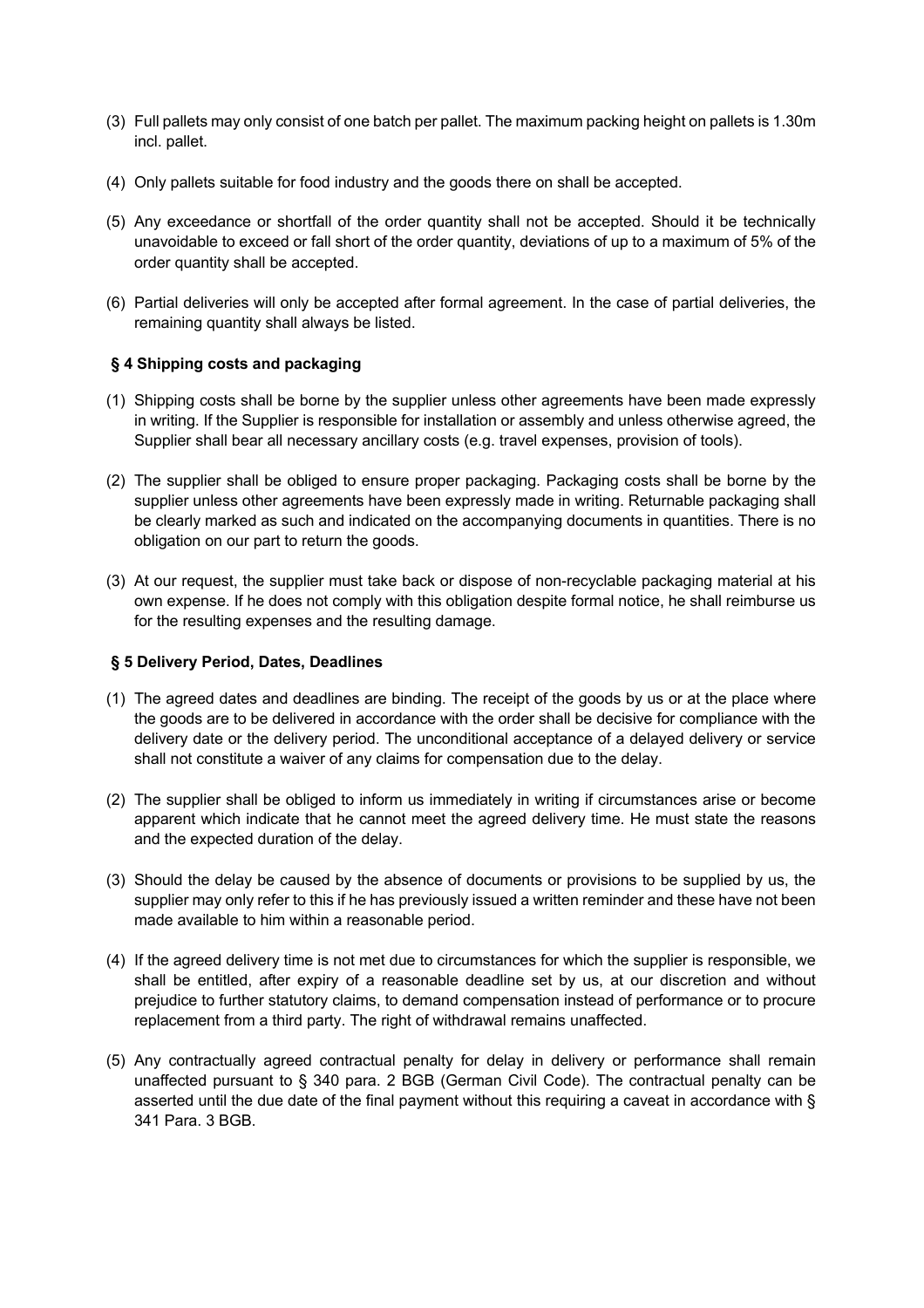# **§ 6 Prices, Terms of payment, Invoice**

- (1) The price stated in the order is binding.
- (2) Prices shall be stated without statutory VAT. VAT shall be shown separately.
- (3) Unless otherwise agreed, payments shall be made either net within 30 calendar days or less 2% discount within 14 days. The payment period begins with the date of the proper receipt of goods and invoice, whereby the later date is decisive. The complete handover of all documentation, certificates, instructions for use, etc. is also part of the proper receipt of goods.
- (4) The consequences of the event of default shall be governed by the law. If claims for liability for defects are asserted within the payment period, the payment period shall be suspended until the defect has been remedied.
- (5) All requirements of § 14 UStG shall be complied with in each invoice.

# **§ 7 Passing of risk, transport**

- (1) The risk passes according to the international trade clause "DDP" (Incoterms 2000) to us upon acceptance of the delivery at our place of receipt, unless otherwise agreed in writing. Insofar as delivery ex works has been agreed, the supplier shall be responsible for the correct declaration (at the value of the goods) and, at our request, for ensuring the most favourable shipment for us. Also in this case the supplier shall be liable for transport damage.
- (2) Unless otherwise expressly agreed, the transport insurance is covered by us.

# **§ 8 Liability for defects, warranty, limitation periods**

- (1) The statutory provisions on material defects and defects of title shall apply, unless otherwise stipulated below.
- (2) The statutory provisions (§§ 377, 381 HGB) shall apply to the commercial duty of inspection and notification of defects with the following proviso: Our duty to inspect shall be limited to defects which become apparent during our incoming goods inspection after delivery with external inspection (e.g. transport damage, wrong and short delivery) or which are identifiable during our quality inspection by random sampling. If acceptance has been agreed, there shall be no obligation to inspect. Otherwise it depends on the extent to which an inspection is feasible in the ordinary course of business, taking into account the circumstances of the individual case. Notification of defects shall be made immediately after discovery. A period of 14 days from discovery shall apply to hidden defects. Otherwise § 377 para. 5 HGB applies.
- (3) We shall be entitled to choose the type of subsequent performance. If the supplier does not begin to remedy the defect immediately after our request to remedy the defect, we shall be entitled, in urgent cases for which the supplier is responsible and after unsuccessful reminders, to remedy the defect ourselves at the supplier's expense or have it remedied by a third party or to procure a replacement. We shall also be entitled to remedy the defect ourselves, have it remedied or procure a replacement at the supplier's expense if the supplier is in default with the fulfilment of his warranty obligations.
- (4) With regard to the elimination of defects, the statutory limitation period shall apply, unless expressly agreed otherwise, calculated from the transfer of risk.
- (5) If a material defect becomes apparent within three months of the passing of risk, it shall be presumed that the defect already existed, unless this presumption is incompatible with the nature of the object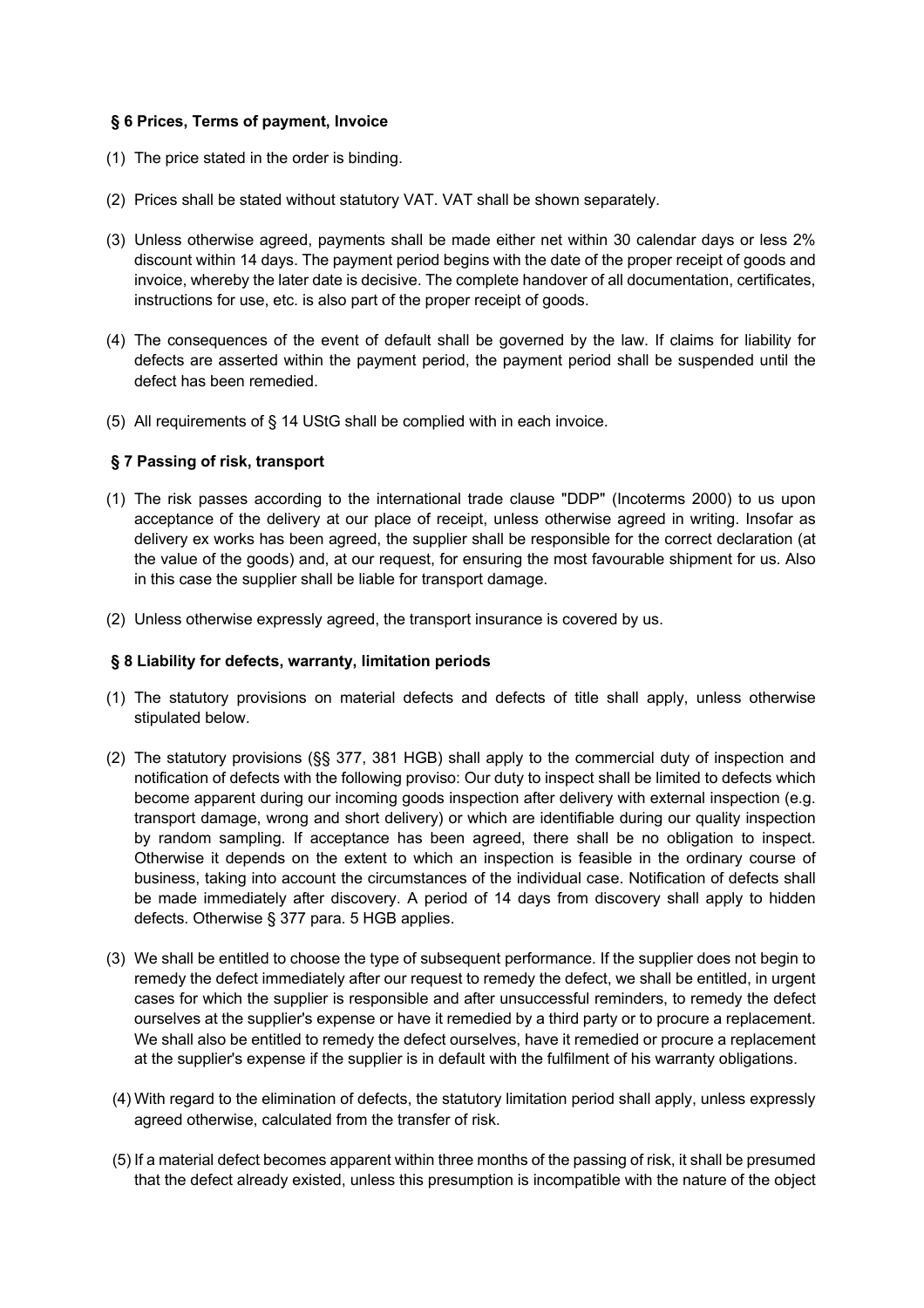or defect. For essential spare parts of the delivery delivered within the limitation period for the fulfilment of claims for defects recognised by the supplier, the limitation period for claims for defects shall begin anew at the time when the repair is completed.

- (6) Supplier's warranty also covers the deliveries or services of possible subcontractors.
- (7) All further claims, in particular the right to withdraw from the contract and our claim to compensation for damages, including damages instead of performance, shall remain unaffected.
- (8) If the supplier has assumed a guarantee for the quality or durability of the delivery item, we shall also have the full scope of the claims deriving from the guarantee.

# **§ 9 Product liability, Recourse**

- (1) If claims are asserted against us by third parties on the basis of product liability or other statutory provisions, the supplier shall be obliged to indemnify us against all such claims at our first request, insofar as he is directly liable to the third party in the external relationship and insofar as the cause lies within his sphere of control and organisation.
- (2) Insofar as a product recall campaign is carried out as a result of such an event, the supplier shall indemnify us upon first request against the expenses and costs incurred by us as a result, insofar as he is liable pursuant to §§ 683, 670 BGB or pursuant to §§ 830, 840, 426 BGB.
- (3) The Supplier shall be obliged to maintain product liability insurance for the duration of the contract and, where appropriate, transport insurance with an appropriate minimum coverage; we shall be entitled to demand from the Supplier a corresponding confirmation of cover from his insurer.

### **§ 10 Pharmaceutical/food production**

- (1) Insofar as the products ordered by us are pharmaceuticals or foodstuffs or serve for their manufacture, the relevant statutory provisions and admitted rules in the respectively applicable version shall be complied with.
- (2) In this case, we must be notified immediately in writing of any changes in production, specification or other factors which may have an influence on the quality.
- (3) Each container and each delivery note must be permanently and clearly marked with: the product designation, the net weight, the batch number and any hazard and storage instructions.
- (4) Materials or parts provided shall remain our property. They may only be used within the scope of our orders. The processing of the materials and the assembly of the parts by the supplier shall be carried out on our behalf. If our materials and parts are combined, mixed or processed with other items not belonging to us, we shall acquire co-ownership of the new item in proportion to the value of the materials and parts provided to the other processed items at the time of combination, mixing or processing. If our item is to be regarded as the main item, it shall be deemed agreed that the supplier shall transfer co-ownership to us on a pro rata basis. Our sole ownership and co-ownership shall be held in safe custody by the supplier free of charge.
- (5) An inventory must be made of any remaining quantities of materials provided after completion of production, the results of which will be communicated to us immediately. Any raw materials must be stored in a cool place if indicated in their storage instructions.